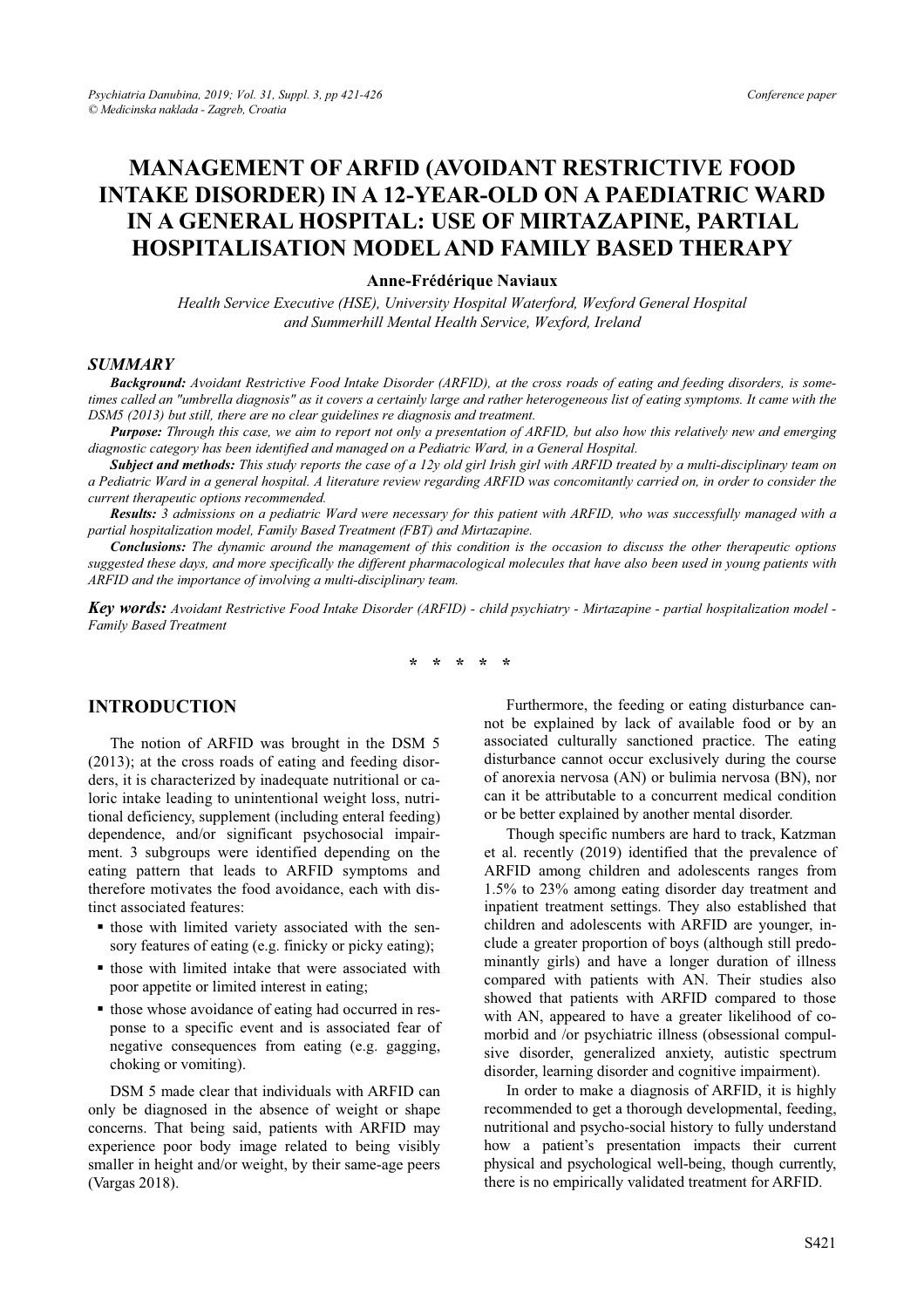# **SUBJECTS AND METHODS**

This study reports the case of a 12y old Irish female patient with ARFID admitted on 3 occasions on a Pediatric Ward in a General Hospital and treated by a multi-disciplinary team. Concomitantly, between March 2018 and May 2019, a literature search based on electronic bibliographic databases as well as other sources of information (grey literature) was conducted in order to investigate the current ARFID treatment modalities and to guide our therapeutic path especially around psychopharmacology.

# **RESULTS**

# **First Presentation and Admission to the Pediatric Ward**

Alayah is a 12-year-old Irish girl who lives with both her parents and who is a high achiever pupil, currently in 5th class in National School. She is a popular girl with a lot of friends. She has a lot of hobbies and is a fantastic athlete. She though admits that she always wants to be "the best" and explains that sometimes she "puts herself under pressure". Alayah has no psychiatric nor medical personal history. There are medical or psychiatric family antecedents. Her Mum has had 2 children from a previous marriage (1 boy who is 26y old and 1 girl who is 22y old) who now live independently. Both Alayah's parents are working and Alayah is very close to them and to her siblings who are worried about the fact she is not eating and losing weight.

2 weeks prior to her first hospital admission, she was referred to the Emergency Department (ED) in Wexford General Hospital (WGH) Ireland, by her GP for severe constipation and Movicol (manufactured by Norgine Limited, New Road, Hengoed, Mid Glamorgan, CF82 8SJ, U.K.) was prescribed. But after 2 weeks, the GP rerefers Alayah to the ED as she has lost 2kg (weight: 41.2kg, height: 161.7 cm, BMI 15.8 which is at the  $15<sup>th</sup>$ percentile) and is deteriorating as she cannot eat solids, vomits after solids and has no appetite. She is reported to drink water but to complain of nausea and cramps in the abdomen while having no energy. She also reports severe constipation, dizziness, crushing fatigue and body aches. At that stage, the Pediatric team decides to hospitalize Alayah in order to run different tests. No organic cause to Alayah's symptomatology is identified (her medical examination and tests results are normal and only the reduced food intake appears problematic. Testing for celiac disease is negative); a referral to Liaison Psychiatry is made.

During the first psychiatric evaluation of the patient, parents report that Alayah has always been a very fussy eater, that she had suffered from constipation since infancy. Her BMI has always been below the  $20<sup>th</sup>$ Percentile. Mum reported how Alayah "tends to eat one food for a period of time and then moves onto another food". Alayah explains how she dislikes the smell of foods and being surrounded by other people eating while eating at school. Parents and Alayah report constipation has a significant impact on Alayah's intake as it greatly reduces her appetite. This leads to an irregular eating pattern with further exacerbates the constipation.

The parents say that Alayah's reaction towards constipation is initially to stop eating her meals for a day or two, before restarting eating small portions of food. Alayah explains that she has been 'badly constipated' for the past month and that she feels constantly nauseous. She reports that she is afraid to eat because she thinks she would get sick. She explains that last Saturday, she ate some pizza at a birthday party but felt sick and vomited it afterwards. While on Movicol, she experienced some liquid stools/fecal incontinence which were very embarrassing, especially as she was doing gymnastics.

She denies any history of binge eating, self-induced vomiting or use of laxatives (apart from Movicol), diuretics or diet pills. She also expresses the fact that she has no issue re body image and that "if anything, I am too thin as you can see my bones and I would like to put on some weight". She presents euthymic, not psychotic and not suicidal and apart from the fear of "being sick" if she eats, she has no psychiatric symptom. This presentation is consistent with a diagnosis of a restrictive/avoidant food intake disorder; this is discussed and explained to the patient and her family (Table 1).

| <b>THOIC II</b> OID WILL THERE I<br>11.400.10<br>11.VI.JVIVI |                               |                               |                               |                                  |                               |  |  |  |  |
|--------------------------------------------------------------|-------------------------------|-------------------------------|-------------------------------|----------------------------------|-------------------------------|--|--|--|--|
| Location                                                     | 1 <sup>st</sup> Hospital      | $2nd$ Hospital                | Hospital                      | 1 <sup>st</sup> Child Psychiatry | Final Child                   |  |  |  |  |
|                                                              | Admission                     | Admission                     | Discharge                     | Review                           | <b>Psychiatry Review</b>      |  |  |  |  |
| Date                                                         | 12.03.18                      | 27.03.18                      | 01.06.18                      | 12.06.2018                       | 17.07.2018                    |  |  |  |  |
| Age                                                          | 12 years                      | 12 years                      | 12 years                      | 12 years                         | 12 years                      |  |  |  |  |
| (years and months)                                           | 1 month                       | 1 month                       | 4 months                      | 4 <sub>months</sub>              | 5 months                      |  |  |  |  |
| Weight (kg)                                                  | 41.2                          | 39.4                          | 45.0                          | 43.8                             | 42.4                          |  |  |  |  |
|                                                              | (46.81 <sup>st</sup> centile) | (38.21 <sup>st</sup> centile) | $(59.10^{\text{th}}$ centile) | (53.98 <sup>th</sup> centile)    | (46.02 <sup>nd</sup> centile) |  |  |  |  |
| Height $(m)$                                                 | 1.618                         | 1.618                         | 1.618                         | 1.618                            | 1.618                         |  |  |  |  |
|                                                              | (92.2 <sup>nd</sup> centile)  | (92.2 <sup>nd</sup> centile)  | $(88.5^{\text{th}}$ centile)  | $(88.5^{\text{th}}$ centile)     | (87.1 <sup>st</sup> centile)  |  |  |  |  |
| BMI $(kg/m2)$                                                | 15.7                          | 15.1                          | 17.2                          | 16.7                             | 16.2                          |  |  |  |  |
|                                                              | (13 <sup>th</sup> centile)    | (6 <sup>th</sup> centile)     | (33 <sup>rd</sup> centile)    | (<25 <sup>th</sup> centile)      | (17 <sup>th</sup> centile)    |  |  |  |  |

**Table 1.** Growth History (12.03.18 - 17.07.2018)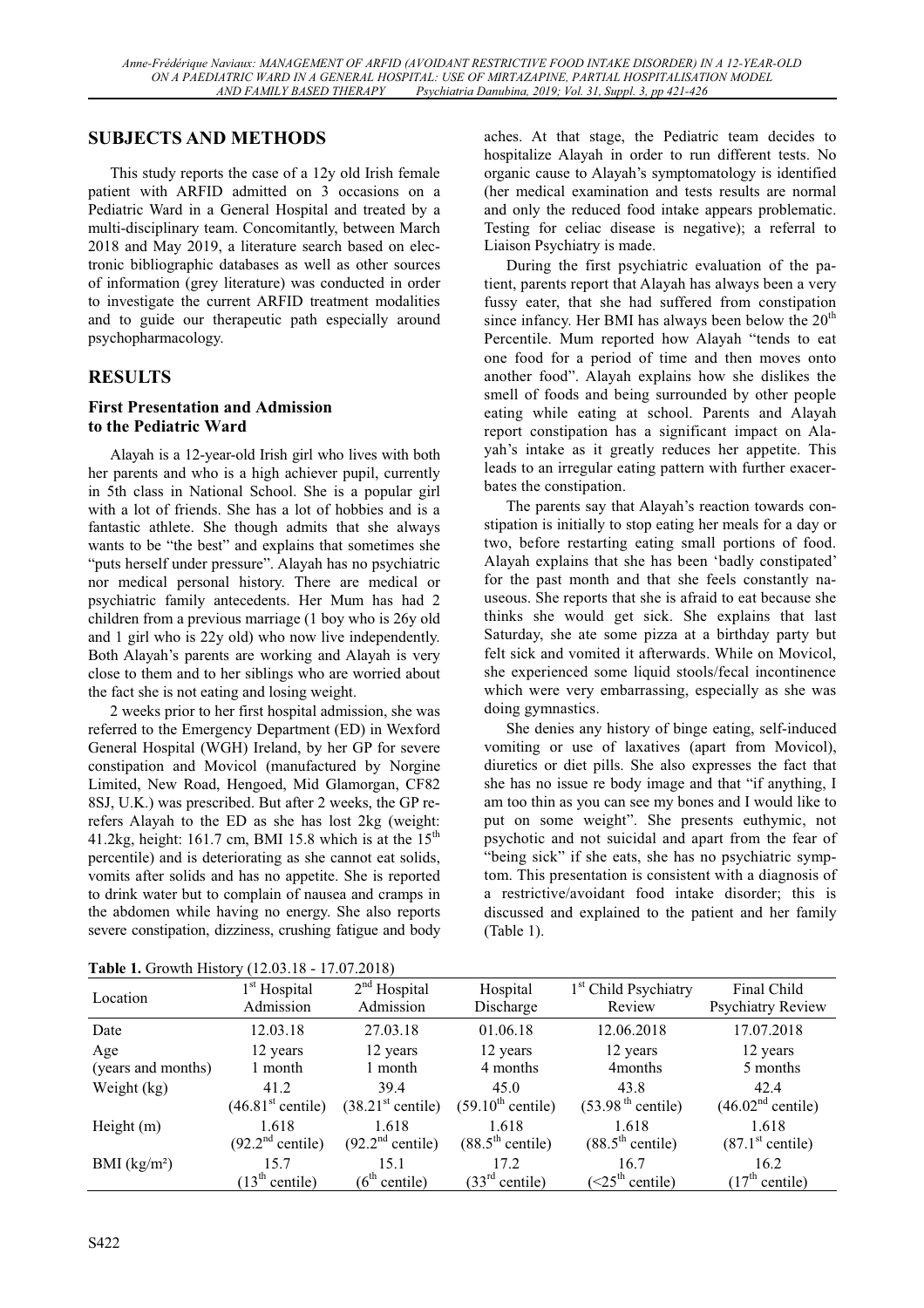Subsequently, Alayah is discharged from the Ward (after 3 days in WGH) and referred for outpatient department (OPD) follow-up both in Pediatry and in Child and Adolescent Mental Health Services (CAMHS) with a view of starting Family Based Treatment (FBT) also sometimes referred to as the Maudsley method.

## **Second Admission on the Pediatric Ward**

2 weeks later, following an OPD pediatric review, Alayah is re-admitted on the Ward. Her weight has dropped to 39.4 kg and her BMI is now 15 which is on the  $6<sup>th</sup>$  percentile. On medical examination, the temperature was 37.2°C, the respiratory rate 16 breaths per minute and the oxygen saturation 98% while the patient was breathing ambient air; the blood pressure and pulse were 111/71 and 64 beats per minute during the day but her heart rate dropped to 50 beats per minute during the night. Her abdomen is soft and a bit tender. Sexual development was classified as Tanner stage 2; the remainder of the examination and the para-clinical (blood, urine, ECG) investigations were normal. The hemoglobin level, hematocrit, platelet count, red-cell indexes and results of liver and renal-function tests were normal as were blood levels of glucose, calcium, magnesium, total protein, globulin, and thyrotropin (Thomas et al. 2017). As Alayah has not yet been seen in CAMHS, a re-referral to Liaison Psychiatry is made.

Alayah's sleep has deteriorated and she feels exhausted all day long. She has been eating very little at home and is gagging (but not vomiting) each time she puts food in her mouth. She says her constipation has not improved despite the use of Movicol directed by the Consultant Pediatrician.

A multi-disciplinary approach is then decided with the Pediatric team, the Liaison Psychiatry Consultant and the Dietician, though a prudent referral to an inpatient CAMHS (specialized in Feeding/Eating disorders) is also made (unfortunately no bed would become available so no transfer was organized).

Whilst Alayah is on the Pediatric Ward, we intent to help her make meaningful gains in her weight, stabilize physically so that she could possibly be taken off the waiting list of the inpatient CAMHS and be managed in the community.

The strategy focused on increasing appropriate feeding behavior and decreasing maladaptive patterns. In that regard, it is crucial that everyone in the multidisciplinary team is "on the same page". It is also essential to involve the parents in the care plan for consistency and sustainability of the results (FBT).

Meal plans are established and reviewed weekly with the dietician; they are calculated to cover Alayah's nutritional needs and help her restore a healthy weight. Besides increasing the food intake, the meal plans also progressively include various "new foods" for Alayah. This is first difficult for the patient who was very anxious about "having to eat more" and trying "new

foods", but progressively her level of stress decreases and she engages very well in this program. She even makes suggestions in order to make the meal more comfortable for herself.

A 1:1 special nurse remains with the patient when her parents are not available. Indeed, it is essential that Alayah is accompanied and supported, especially around meal times.

Several psychiatric appointments (including family sessions) are scheduled weekly, always associating a member of the Pediatric team, and aim to minimize the stress (psycho-education of parents and staff) and reduce medicalization (validate the psychological component of the patient's condition) to provide a neutral environment for Alayah (Albahari & Rabie 2018).

Also in order to keep the stress as low as possible, we tried to provide Alayah with a familiar environment. So, planned and gradual breaks from the hospital are organized so that she spends time at home, with her family, her friends and her pets. With the psychoeducation provided, parents become more confident and they feel quite empowered and comfortable managing Alayah out of hospital. Her breaks out of hospital start to be regular and longer (a few hours in the beginning that are progressively extended to a full day and subsequently several nights and days out of the Ward), and help her to remain connected with her usual activities and friends. For example, she went on a school trip with the other pupils, but had to eat her full lunch, closely monitored by her teacher. This type of outing certainly stimulates her appetite and helps her to remain socially included. This can be considered as a partial hospitalization model as it falls on the continuum of mental healthcare between residential treatment and outpatient treatment. It includes individual and family intervention (FBT model), medication management, nutritional counselling and meal supervision. In the future group counselling should be a great and beneficial addition.

At this stage, the parents are not keen on a pharmacological option.

Alayah gradually improved (weight =45kg, BMI=17.2: 33th centile) and was discharged from hospital after 2 months of treatment. The relay is taken by her local CAMHS, from which she requests to be discharged after 3 reviews. CAMHS advised a follow up with the GP (weight monitoring) and Primary Care Psychology (ongoing support).

## **Third Admission on the Pediatric Ward**

5 months later, Alayah attends an outpatient Pediatric review and her weight has dropped again (weight =39.2kg, BMI = 14.8:  $3<sup>rd</sup>$  centile). The family is very worried and a decision of admission for physical observation and stabilization is made. Medical examination and para-clinical investigations are normal. A new referral to Liaison Psychiatry is issued.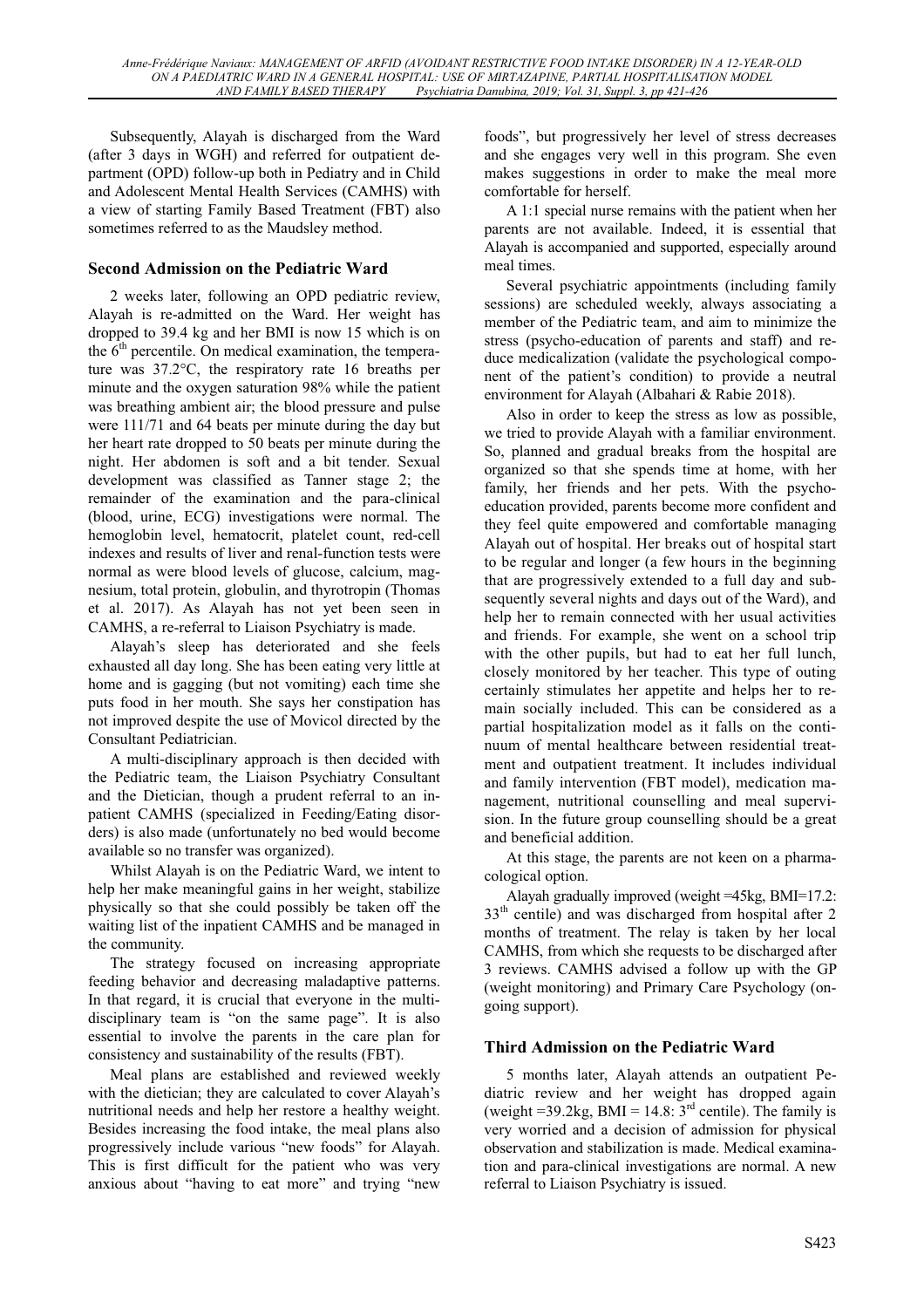*Anne-Frédérique Naviaux: MANAGEMENT OF ARFID (AVOIDANT RESTRICTIVE FOOD INTAKE DISORDER) IN A 12-YEAR-OLD ON A PAEDIATRIC WARD IN A GENERAL HOSPITAL: USE OF MIRTAZAPINE, PARTIAL HOSPITALISATION MODEL AND FAMILY BASED THERAPY Psychiatria Danubina, 2019; Vol. 31, Suppl. 3, pp 421-426* 

| Location           | $31rd$ Hospital<br>Admission  | Pediatric<br>Review           | Pediatric<br>Review          | Pediatric<br>Review           | Pediatric<br>Review           |
|--------------------|-------------------------------|-------------------------------|------------------------------|-------------------------------|-------------------------------|
| Date               | 06.11.18<br>Start Mirtazapine | 20.11.18                      | 24.12.18                     | 15.01.19                      | 21.05.19                      |
| Age                | 12 years                      | 12 years                      | 12 years                     | 12 years                      | 13 years                      |
| (years and months) | 9 months                      | 9 months                      | 10 months                    | 11 months                     | 3 months                      |
| Weight (kg)        | 39.2                          | 41.2                          | 45.0                         | 46.0                          | 49.5                          |
|                    | (24.51 <sup>st</sup> centile) | (33.72 <sup>nd</sup> centile) | (50 <sup>th</sup> centile)   | (52.79 <sup>th</sup> centile) | (61.79 <sup>th</sup> centile) |
| Height $(m)$       | 1.627                         | 1.627                         | 1.63                         | 1.63                          | 1.65                          |
|                    | (84 <sup>th</sup> centile)    | (84 <sup>th</sup> centile)    | $(83.6^{\text{th}}$ centile) | $(82.4^{\text{th}}$ centile)  | $(84.6^{\text{th}}$ centile)  |
| BMI $(kg/m2)$      | 14.8                          | 15.6                          | 16.9                         | 17.3                          | 18.2                          |
|                    | $(3^{rd}$<br>centile)         | (8 <sup>th</sup> centile)     | (24 <sup>th</sup> centile)   | (29 <sup>th</sup> centile)    | (40 <sup>th</sup> centile)    |

**Table 2.** Growth History (06.11.18 - 21.05.2019)

To the psychiatrist, Alayah essentially complains of constipation, nausea and abdominal cramps mostly at night. She explains that she gradually "slipped back" into her old habits of eating very small amount of food. She says she is constipated and that she cannot eat during the day (fear of being sick), but that she feels "ravenous" in the evening and eats only then. Subsequently she sleeps quite badly, often wakes up and spends hours on the toilet during the night. She says this is impacting on her concentration and that she feels tired and stressed during the day, which prevents her from eating before the evening and so the cycle continues.

Parents explain that they could not "stick to an eating routine" as they have been travelling abroad and that Alayah has refused to attend the GP to get her weight monitored. No contact was made with the Primary Care Psychology Services.

The diagnostic of ARFID is reiterated and a multidisciplinary care plan similar to the previous one (partial hospitalization and FBT) is put in place for 2 weeks after which she continues to attend multi-disciplinary interventions in WGH as an outpatient.

This time, the patient and her family are agreeable to try medication. Various options are considered but Mirtazapine is started (7.5 mg nocte).

Mirtazapine enhances serotonergic and noradrenergic neurotransmission and also has some anticholinergic and antihistaminic effects (Hsiu-Wen & Tien-Chun 2011). It promotes appetite and weight gain, decreases nausea and vomiting and improves gastric emptying, which helps a lot with feeding issues (Gray et al. 2018). It also improves sleep and reduces anxiety (Mushtaq 2018). Of course, it is an off-label approach in the pediatric population but it was reported to have been successfully used in at least 2 other ARFID cases in children (Thomas et al. 2017, Tanidir & Hergüner 2015).

For Alayah, this worked a treat and helped her in many ways. Indeed, she reported sleeping much better at night time (falling asleep faster and not waking up during night time) and feeling less tired and less stressed during the day. She also noted that she did not feel nauseous anymore and that she was actually hungry during the day. She started to eat more regularly and her constipation became less symptomatic.

As per table 2, once on Mirtazapine and while benefiting from the multi-disciplinary care plan, Alayah's weight perked up and her BMI reached and remained in the healthy range. 6 months after starting the Mirtazapine, it is still early days, but she certainly got into a healthy eating routine and does not avoid food anymore (weight =49.5kg, BMI =18.2,  $40<sup>th</sup>$  centile). She has restarted gymnastics and continues to attend multi-disciplinary reviews in WGH (pediatrician, dietician, psychiatrist and psychologist) (FBT) as an outpatient.

## **DISCUSSION**

#### **Psychopharmacology in ARFID**

ARFID is a relatively new diagnosis category in psychiatry and to date, literature describing this disorder and guiding pharmacological treatment is limited. It certainly appears as a multi-facetted disorder that requires a multi-disciplinary approach.

Currently, the best clinical approach seems to focus on specific symptoms that may contribute to the condition and to identify and treat comorbid psychiatric conditions that may be exacerbating the patient's symptoms of food avoidance/restriction and overall distress. Concurrent anxiety disorders are the most prevalent but major depressive disorder is also common among patients with ARFID (Nicely et al. 2014).

From a psycho-pharmacological point of view, there are no established guide-lines. In a case of ARFID, the first aim is generally to restore a healthy weight for the patient and also to reduce the level of stress/anxiety connected to the food intake. Targeted symptoms that may be treated with medication include severe situational anxiety about eating, as well as decreased appetite or early satiety resulting from chronic undernourishment (Thomas et al. 2017). It is important to specify that using a pharmacological agent should always be carefully considered and associated to other treating approaches (including behavioral treatment and FBT) and multi-disciplinary interventions.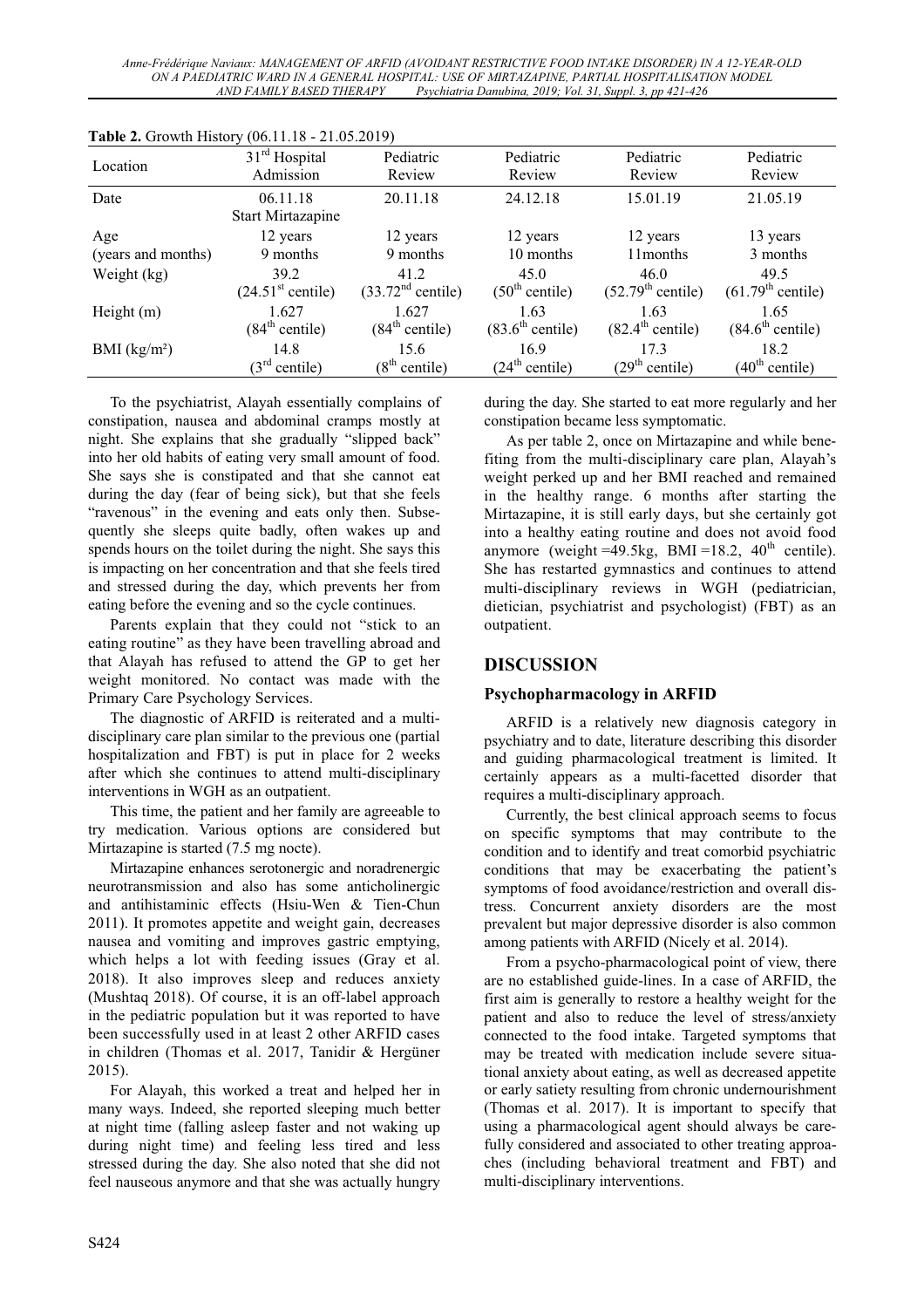Benzodiazepines (e.g. Lorazepam) can be considered for some extremely tense patients in the (very) short term in order to reduce food-related anxiety; for example, when introducing the meal plan system. Cyproheptadine has been identified as safe and effective for use in young children with eating difficulties related to low appetite (Bryant-Waugh 2019). Olanzapine at a low dosage has been used in order to reduce anxiety, stimulate the appetite and facilitate the eating process in young patients with ARFID. One recent study even mentions the benefit of using D-cycloserine to assist in exposure interventions in anxiety disorders (Sharp et al. 2017).

In a Pediatric population, Selective Serotonin Reuptake Inhibitors (e.g. Fluoxetine, Sertraline) are usually the first line treatment for anxiety and depression, though because of some of their potential side-effects, especially at the beginning of the treatment (nausea, vomiting, reduced appetite), they could exacerbate the difficulties in a patient with ARFID and actually contribute and/or complicate to the feeding/eating issues.

In this case, we decided to use Mirtazapine as a pharmacological adjuvant in the treatment of ARFID, because it was actually ticking a 'lot of the boxes' as it helped not only regarding anxiety and sleep but also reduced her nausea, helped her feel hungry and improved her stomach emptying process.

# **CONCLUSIONS**

In 2013, the DSM 5 introduced the concept of ARFID which covers a rather large and heterogeneous list of eating/feeding symptoms; therefore, it is sometimes considered as "an umbrella diagnosis". The complexity of this pathology resides in its various presentations and aspects (even though some subgroups were identified, ARFID remains a rather imprecise entity). Its diagnosis and treatment must involve a multi-disciplinary team and a poly therapeutic input in order to address these multiple facets; the pediatric treatment seems obvious but so is the behavioral treatment, the dietetic approach, the mental health (psychiatry/psychology) input as well as individual, family and group treatment. Psychopharmacology can be very useful in some cases but requires to be thorough fully considered.

One crucial imperative is that "everybody participating must be on the same page". It is particularly important to "train the trainer" in order for consistency and sustainability of the results. Therefore, beside working with the patient, it is essential to also work with the staff and the family in order to reduce their stress levels and provide a neutral environment in which the patient will work on restoring a healthy weight.

Different treatment modalities can be put in place in order to optimally support the patient but also to help his rehabilitation and his connection to the real world. In our case, Alayah started to be fully hospitalized on a Pediatric Ward, but progressively, she started to spend gradual planned and regular time at home, with her family and even in school, while coming back to the clinic for days of intensive multi-disciplinary interventions (Partial Hospitalization Model). These outings are extremely motivating for the patient and the family, and can help to reduce the anxiety and minimize the medicalization of ARFID. It is also helping to build confidence in how to manage situations out of hospital, both for the parents and the patient.

Finally, a multi-disciplinary outpatient follow-up 'seals the deal' and helps monitoring the progress and adjusting the interventions while keeping the patient in a healthy place.

#### *Acknowledgements: None.*

#### *Conflict of interest: None to declare.*

## **References**

- *1. Albahari D & Rabie M: Acute food refusal in a sevenyear-old hospitalized boy. MOJ Clin Med Case Rep 2018; 8:216-218*
- *2. American Psychiatric Association: Diagnostic and Statistical Manual of Mental Disorders DSM 5. 5th edition, Washington, DC: American psychiatric Association, 2013*
- *3. Bryant-Waugh R: Feeding and Eating Disorders in Children, Psychiatr Clin N Am 2019; 42:57-167*
- *4. Cooney M, Lieberman M, Guimond T & Katzman D: Clinical and psychological features of children and adolescents diagnosed with avoidant/restrictive food intake disorder in a pediatric tertiary care eating disorder program: a descriptive study, Journal of Eating Disorders 2018; 6*
- *5. Gray E, Chen T, Menzel J, Swartz T & Kaye WH: Mirtazapine and weight gain in Avoidant and Restrictive Food Intake Disorder, J AM Acad Child Adolesc Psychiatry 2018; 57:288-289*
- *6. Katzman D, Norris M & Zucker N: Avoidant restrictive food intake disorder, Psychiatr Clin N Am 2019; 42:45-57*
- *7. Katzman D, Norris M & Zucker N: Avoidant restrictive food intake disorder: First do no harm. Int J Eat Disord 2019; 52:459-461*
- *8. Hsiu-Wen C & Tien-Chun L: Rapid Weight Gain During Mirtazapine Treatment. J Neuropsychiatry Clin Neurosci Wonter 2011; 23:1*
- *9. Mushtaq M: Letter: Use of Mirtazapine in Children and Adolescents. Progress in Neurology and Psychiatry 2018; 22*
- *10. Nicely T, Lane-Loney S, Masciulli E, Hollenbeak C & Ornstein R: Prevalence andcharacteristics of ARFID in a cohort of young patients in day treatment for eating disorders, J Eat Disord.2014; 2:21*
- *11. Sharp W, Allen A & Stubbs K: Successful pharmacotherapy for the treatment of severe feeding aversion with mechanistic insights from cross-species neuronal remodeling, transl Psychiatry 2017; 7:1157*